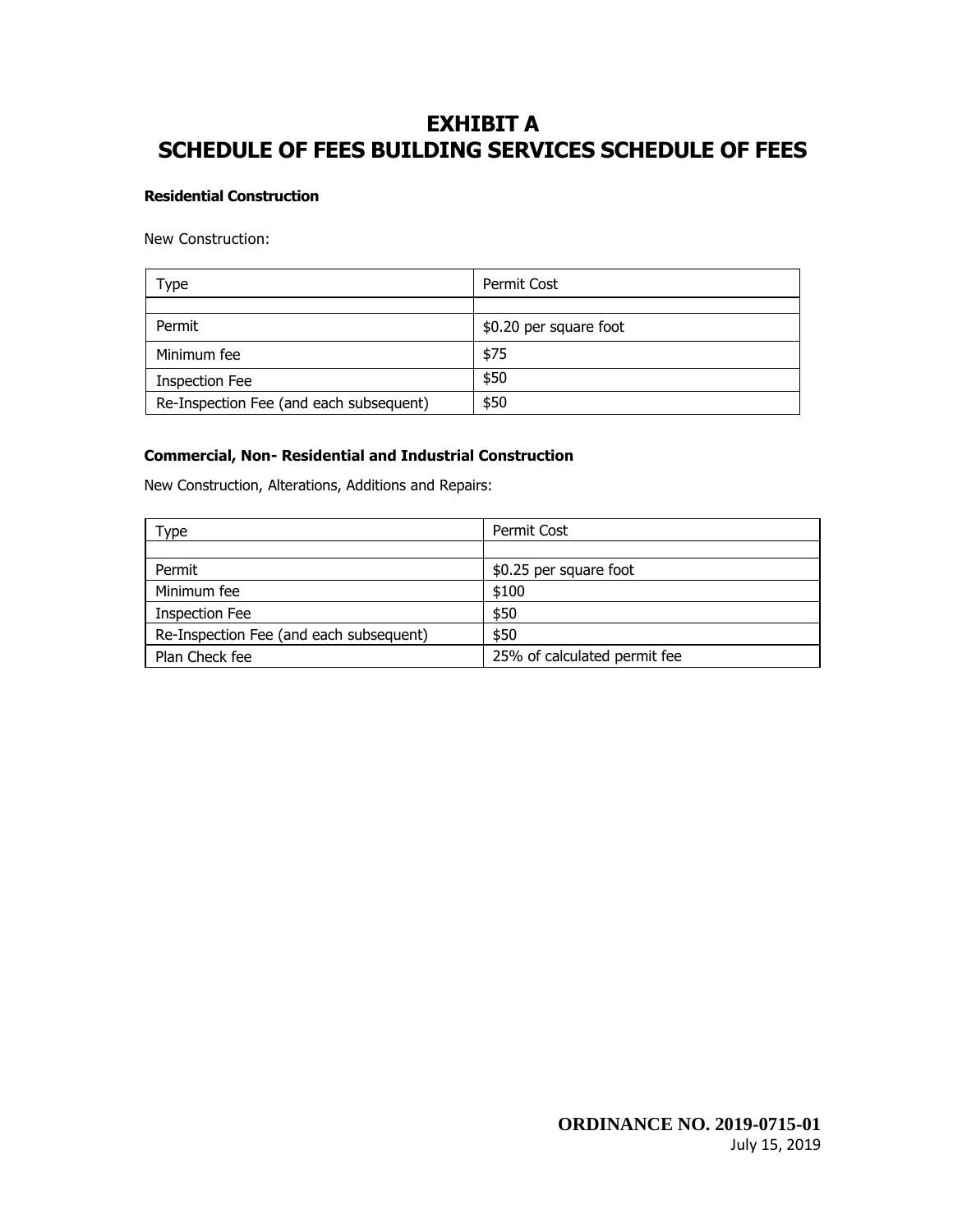# **Residential Alterations, Additions and Repairs:**

Alterations, additions, repairs and swimming pools:

| Type -                                  | Permit Cost            |
|-----------------------------------------|------------------------|
|                                         |                        |
| Permit                                  | \$0.15 per square foot |
| Minimum fee                             | \$75                   |
| <b>Inspection Fee</b>                   | \$50                   |
| Re-Inspection Fee (and each subsequent) | \$50                   |

### **Cooling and Heating Systems**

| Permit                                  | \$.06 per square foot |
|-----------------------------------------|-----------------------|
| Mechanical Commercial Hood              | \$30                  |
| Minimum fee                             | \$30                  |
| <b>Inspection Fee</b>                   | \$50                  |
| Re-Inspection Fee (and each subsequent) | \$50                  |

# **Plumbing Permits**

| \$5 each fixture                        |               |                                |                              |
|-----------------------------------------|---------------|--------------------------------|------------------------------|
| Water Closet                            | Sink          | Lavatory or Basin              | Laundry or Wash Tray         |
| <b>Bathtub</b>                          | Shower        | Grease Trap                    | Drinking fountain            |
| Urinal                                  | Floor Drain   | Beer or Soda Bar               | <b>Fixed Washing Machine</b> |
| Wall Heater                             | Sewer Service | Water Service                  |                              |
| Gas Openings                            |               | \$20 for the first 10 openings |                              |
|                                         |               | \$.25 each additional opening  |                              |
| <b>Boiler</b>                           |               | \$25                           |                              |
| \$10<br>Gas Meters (additional)         |               |                                |                              |
| \$25<br>Sand Trap                       |               |                                |                              |
| \$25<br><b>Temporary Service</b>        |               |                                |                              |
| Yard Sprinkler                          |               | \$40                           |                              |
| \$30<br>Minimum fee                     |               |                                |                              |
| \$50<br><b>Inspection Fee</b>           |               |                                |                              |
| Re-Inspection Fee (and each subsequent) |               | \$50                           |                              |

Plumbing Licenses and Registration

All plumbers performing work in Troup must be a master plumber or journeyman plumber, who is licensed by the Texas State Board of Plumbing Examiners as provided by the Plumbing License Law of 1947, as amended, or is an apprentice plumber working under the direct supervision and control of a master or journeyman plumber. The City does not issue city licenses but registration is required.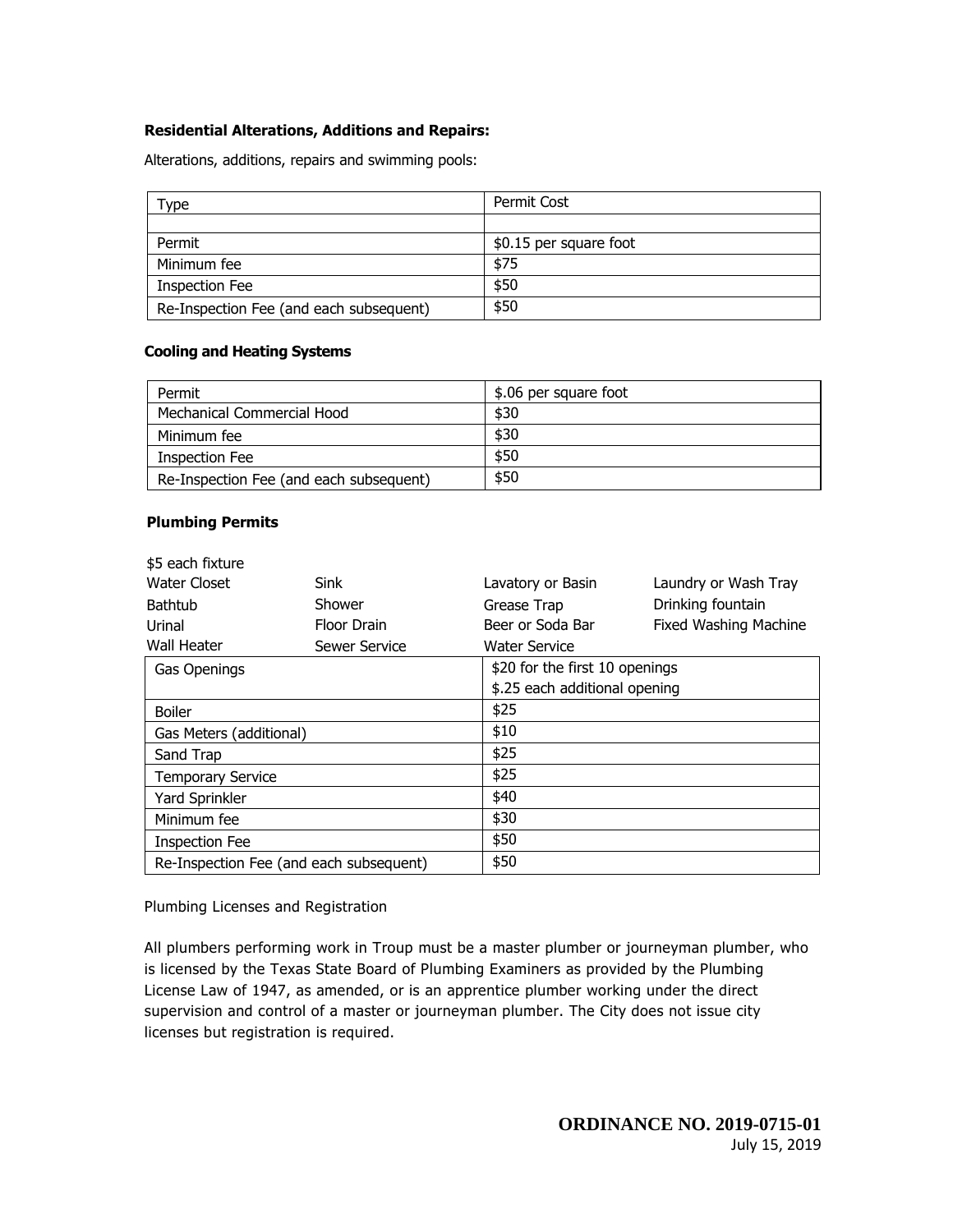# **Electrical Permits**

| <b>Circuits</b>                             | \$3.50 for the first 3 circuits |
|---------------------------------------------|---------------------------------|
|                                             | \$1.50 each additional opening  |
| Switches, Base Plugs, and Fixtures (totaled | \$3.50 for the first 5          |
| together)                                   | \$.30 for each additional       |
| Dryer                                       | \$3                             |
| Electrical Water Heater                     | \$3                             |
| Heating Unit                                | \$3                             |
| Motor $(1/2$ HP to 5 HP)                    | \$3                             |
| Motor (over 5 HP)                           | \$10                            |
| Range                                       | \$3                             |
| Sanding Machine                             | \$3                             |
| Saw Service                                 | \$25                            |
| Sign                                        | \$25                            |
| Smoke Detector                              | \$3                             |
| Swimming Pool                               | \$25                            |
| <b>Temporary Service</b>                    | \$25                            |
| Minimum fee                                 | \$30                            |
| <b>Inspection Fee</b>                       | \$50                            |
| Re-Inspection Fee (and each subsequent)     | \$50                            |

# **New Service or Service Change**

| 0 to 200 amps                           | \$25  |
|-----------------------------------------|-------|
| <b>201</b> to 300                       | \$30  |
| 301 to 600                              | \$45  |
| 601 to 800                              | \$65  |
| 801 to 1000                             | \$80  |
| 1001 and over                           | \$110 |
| <b>Inspection Fee</b>                   | \$50  |
| Re-Inspection Fee (and each subsequent) | \$50  |

# Electrical Licenses and Registration

All electricians performing work in Troup must be licensed by the State of Texas. The City does not issue city licenses but registration is required. A state Electrical Contractor's License is required. All electrical contractors must possess a bond as required by the State of Texas.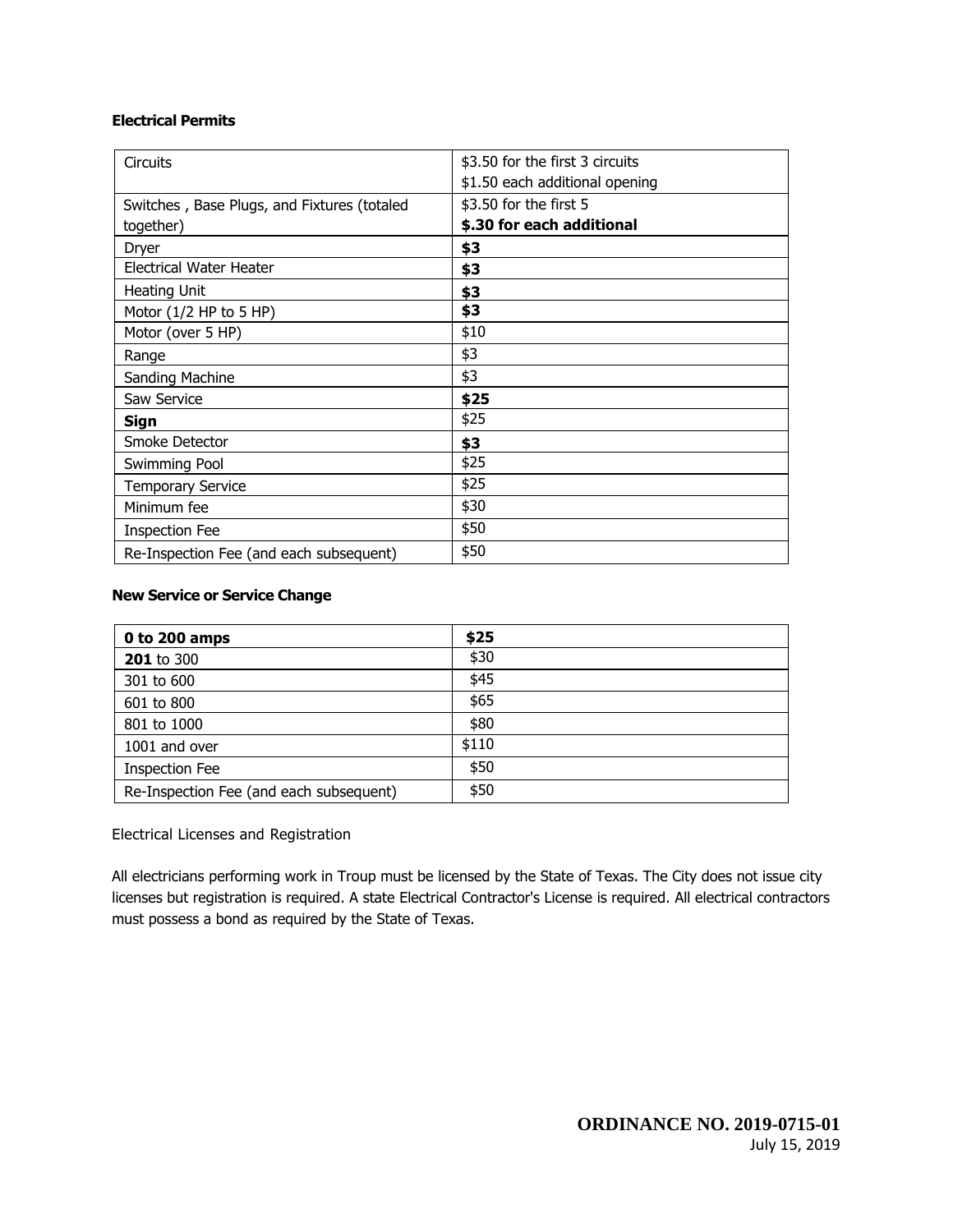## **Sign Permits**

| <b>50 square feet</b> and under | כ∠ב |
|---------------------------------|-----|
| 51 square feet and above        |     |

Sign Contractor Registration

The City does not issue city licenses but registration is required.

If sign is illuminated work must be performed by an electrician licensed by the State of Texas for

sign work. All sign contractors must possess a bond as required by the State of Texas.

### **Demolition Permits – Not a part of a Board of Adjustments Action**

Demolition Permits are \$50

#### **House Moving Permits**

| Less than 500 square feet  | \$70  |
|----------------------------|-------|
| 501 to 750 square feet     | \$80  |
| 751 to 1000 square feet    | \$90  |
| More than 1001 square feet | \$125 |

House Mover Registration

There is a \$10 registration for house moving contractors and the contractor must possess a bond as required by the State of Texas.

# **Miscellaneous Permits**

| Certificate of Occupancy    | \$60  |  |
|-----------------------------|-------|--|
| <b>Commercial Driveway</b>  | \$25  |  |
| <b>Residential Driveway</b> | \$25  |  |
| New Residential Fencing     | \$5   |  |
| New Commercial Fencing      | \$25  |  |
| <b>Duplicate Permit</b>     | \$150 |  |
| Renewal of Expired Permit   | \$200 |  |
| Mobile Home                 | \$75  |  |
| Temporary Use Permit        | \$30  |  |